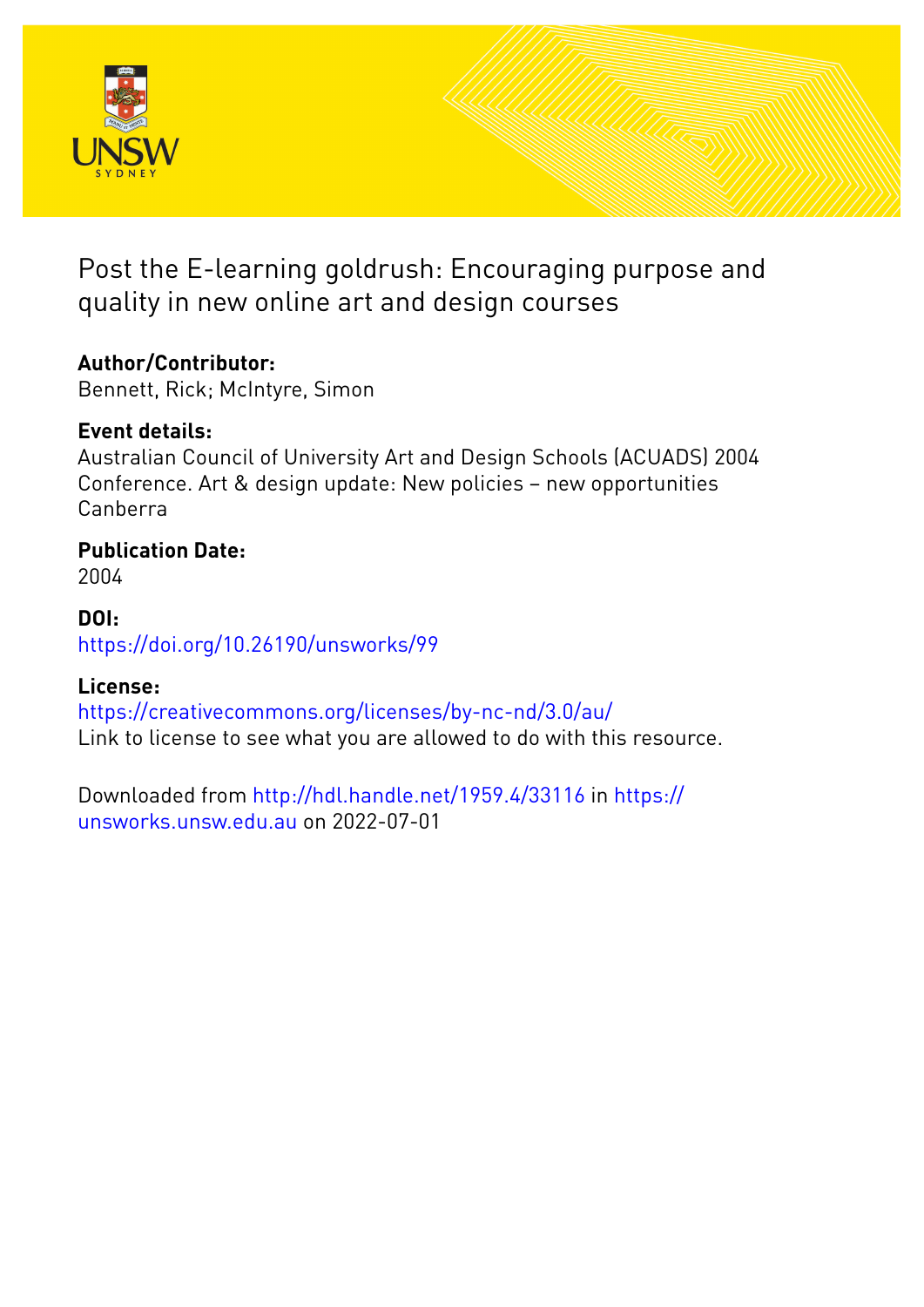#### **POST THE E-LEARNING GOLDRUSH: ENCOURAGING PURPOSE AND QUALITY IN NEW ONLINE ART AND DESIGN COURSES**

#### **Rick Bennett & Simon McIntyre**

College of Fine Arts (COFA) The University of New South Wales

#### **ABSTRACT**

The last decade witnessed a 'virtual goldrush' of activity in regard to online education worldwide. Unfortunately, many institutions and software companies flattened the pedagogical landscape in a scramble to establish their own online presence. In general, what remained were hastily planned and generally low quality subjects/programs: sadly reinforcing belief that online education is a poor substitute for face-to-face learning and teaching.

Fortunately, time has moved on, with more credible institutions realising that quality must be the key component of online education. Some have begun to identify highlights of previous examples and are building upon them. It has become apparent that to achieve purposeful and quality online subjects, educators need to look past an immediate return and view a more long-term solution.

*COFA Online* was established at the College of Fine Arts in 2003, and has since been planning, developing and teaching online subjects in art and design practice, education and theory - methodically building the foundations of a sustainable online program. This paper outlines the *COFA Online Course Author Fellowship* program and how it aims to provide a quality experience for students studying online.

#### ISSUES TO CONSIDER WHEN EXAMINING ONLINE PEDAGOGICAL APPROACHES

Before discussing specific issues to encourage *quality* within any online subjects and programs, yet alone those in art and design disciplines, one should question the need or purpose for online pedagogical approaches within today's educational context. Initially, perhaps two questions should be posed prior to any decision on adopting such new strategies:

- 1. Is there any need for online education?
- 2. If such a need exists, what can ultimately be achieved or even gained?

When examining the 'lay of the land' regarding online education worldwide, it is not difficult to see the drivers that led to the rapid growth in this area over the last decade. It seems that *Economic* reasons have clearly lead the impetus, although this observation is often strongly denied. Instead, decisions to engage in online delivery of subjects and programs are commonly defended on issues of improved teaching and learning.

However, there *are* a number of economic advantages that make online education an attractive option. After all, using the Internet as a basis for education surely *can* increase the potential for additional enrolments. Delivering subjects online *can* lighten the demand on institutional resources. And with international linkages between institutions increasingly being encouraged, the Internet *can* offer the perfect context for such engagements to be realised.

A second influential driver for online education worldwide in the last decade appears to be *Technology*. It is often argued that technology merely provides a 'tool-set' for allowing important pedagogical structures and issues to be implemented. We argue that this is not the case in many online programs we have observed. It is often apparent that technical issues actually dictate the content and its delivery. Online education has been strongly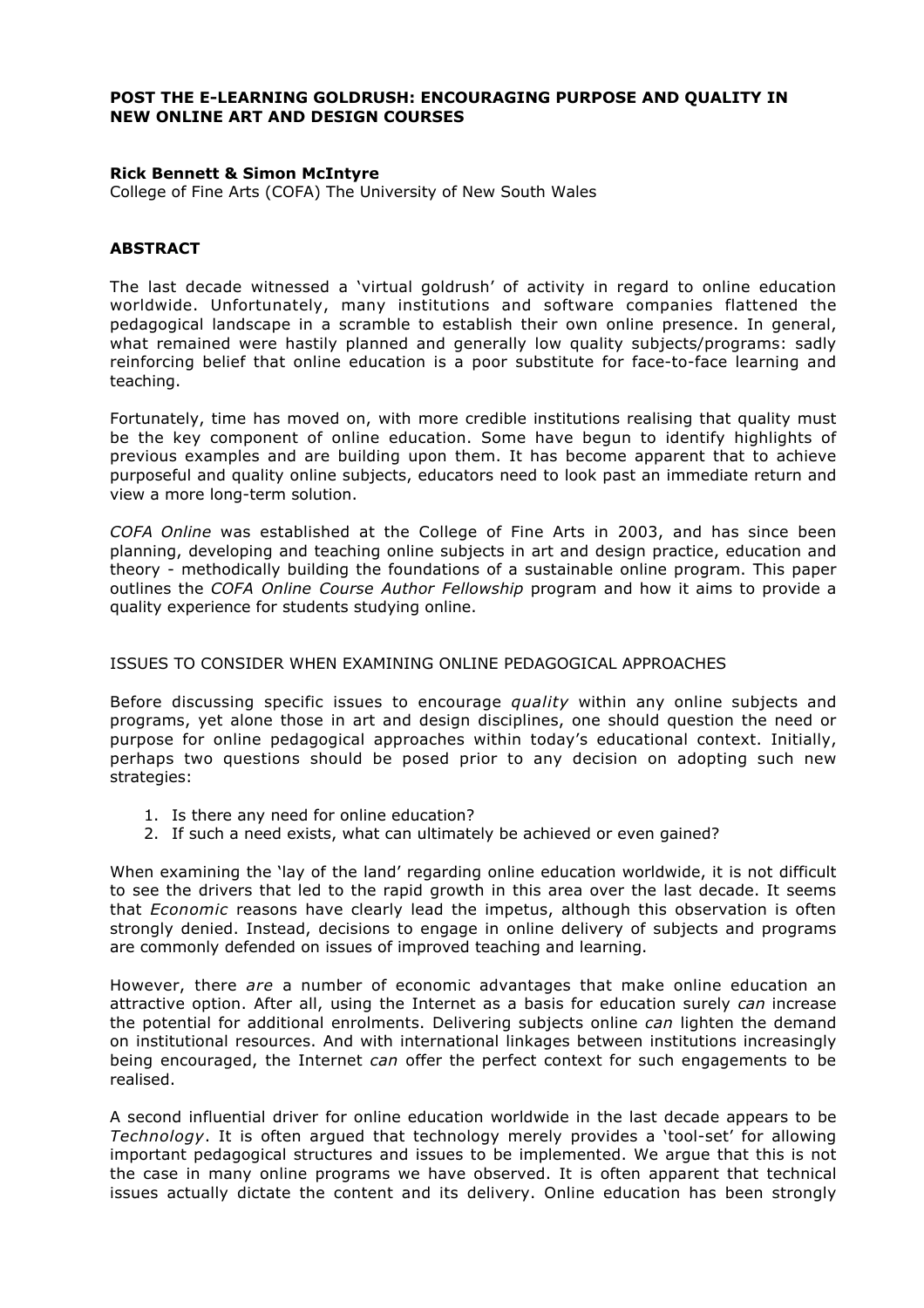influenced by the availability of the latest technology, and in many instances colleges and universities now find themselves locked into expensive licensing contracts for software that on reflection does not seem 'comfortable' for subject delivery or use by students, academics or administrators. Notably, this is particularly the case for areas of online education relating to creative arts.

Despite *Economics* and *Technology* clearly being important considerations when planning any online education initiatives, perhaps there are other equally important issues that need to also be considered before engaging an online presence. We propose that to encourage quality within online education, one might first look to areas of theory and practice to help inform decisions. It must surely be beneficial for example, to acquire an understanding of the Internet as the context that we expect our students to learn, and to appreciate the nature of interaction that they may be expected to adopt when using it. Too much design for the Internet, especially relating to education, is based on 'real' face-to-face scenarios. An online classroom is *not* the same as an on-campus classroom. Online social interactions certainly exist and indeed can be very strong, however, they are very different social interactions than when meeting someone face-to-face. Online teaching and learning is a different practice to that which most of us are accustomed.

The 'online experience', whether shopping, socialising, resourcing or teaching and learning, is different to when undertaking the same face-to-face activities. If the differences are acknowledged as potential advantages rather than obstacles, we believe that exciting and valuable things can begin to take place. The 'goldrush' decade perhaps did not consider these other issues enough, or in some instances consider them at all. It is for these reasons that online education is often considered a 'lesser' option compared to face–to-face teaching and learning. However, to consider it as an *option* is important, instead of a replacement, or competitor to traditional face-to-face approaches.

In 2003, the city of Busan, South Korea hosted the *Core Pacific-Rim Universities' Seminar on International Distance Education*. Representatives from twelve countries agreed that generally, a poor quality and under-researched standard of online education existed worldwide. In essence, the economic and technology driven educational 'goldrush' had temporarily flattened what is certainly a viable, interesting and valuable landscape. In many cases, what has eventuated as a result of the first decade of online education is merely an updated version of some fairly un-engaging distance learning.

One of the aims for universities and colleges throughout the next decade, must be to raise the credibility of online education. This may be achieved through an emphasis on communicating it's place and purpose pedagogically, explaining appropriate reasons for developing online education profiles, and by encouraging and developing quality, rewarding experiences for both students and teachers.

#### A SECOND DEVELOPMENTAL WAVE FOR ONLINE EDUCATION

In a positive and significant response to previous outcomes, many institutions have established departments to specifically focus on Internet assisted education. Flexible delivery, or e-learning experts are increasingly commonplace in universities and colleges. However, a body of critical online education theory is still yet to be established. Reports and findings derived from ongoing practical online educational initiatives remain scarce, although a significant amount can be read from more isolated experiments. A strange situation currently exists where a quasi-online educational theory has emerged; either based on established face-to-face teaching and learning principles, or on predictions of what will most likely occur when teaching and learning online. Specific theory relating to online education seems to have preceded a significant body of practice. In time, through the work of such new departments and units, this will no doubt change.

This decade has already seen dramatically different approaches take place toward online education. The rather bleak picture that we have painted of the 'goldrush decade' should be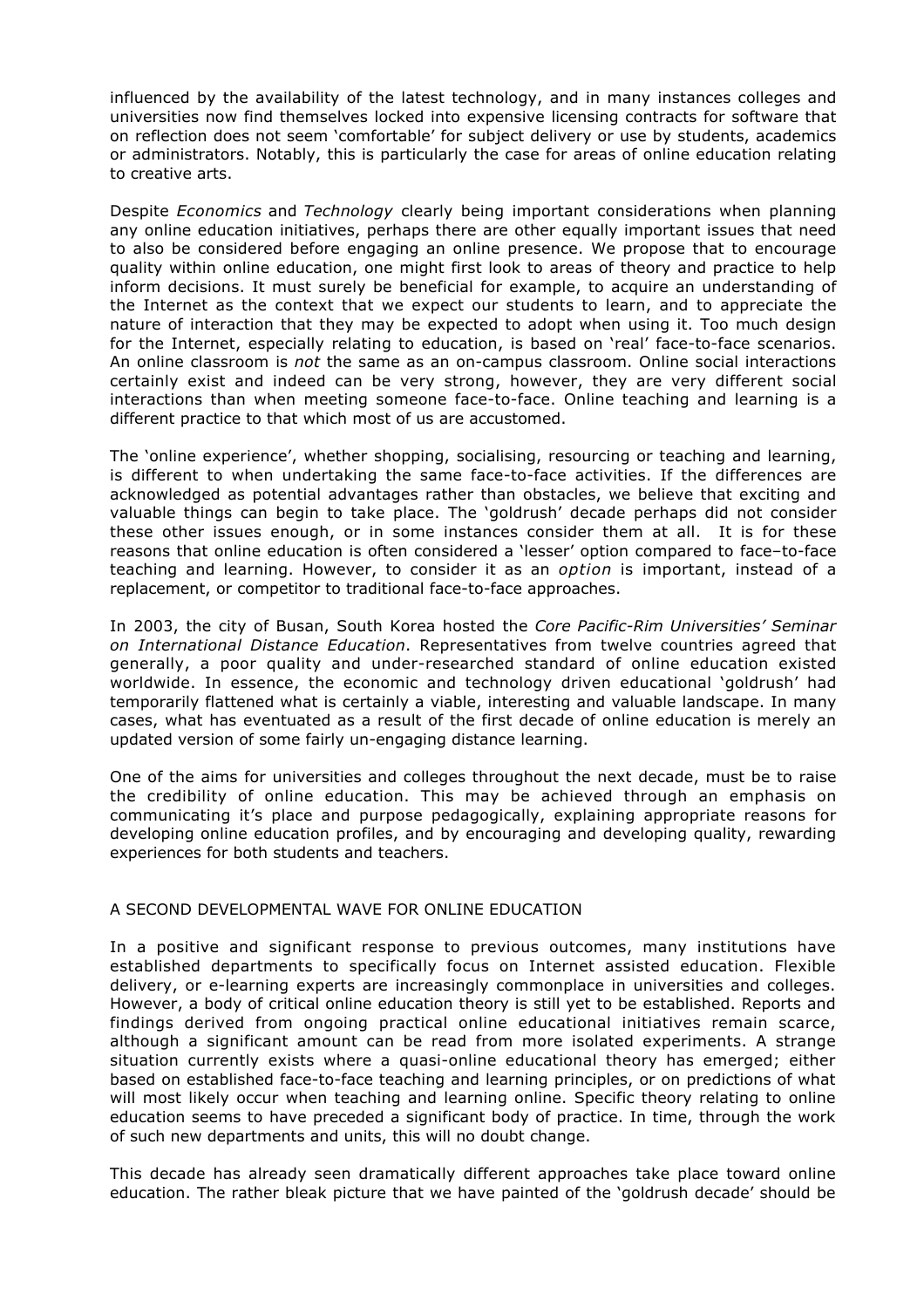seen as an advantage to future initiatives and a foundation to improve upon. There is no doubt that education using the internet *will* take place, and our students *will* actually demand it to compliment the many other areas of their lives where the internet is already established as the norm. A second 'developmental' wave for online education has already begun, and is adopting a far more cautious and considered approach. Increasingly, education institutions worldwide, and indeed in Australia, are beginning to form very interesting and successful online profiles.

Curtin University of Technology for example, has a well-established reputation for researching and practicing online education. One only has to enter 'online education' into their website's search engine to observe a wide variety of high quality interests and reports across it's faculties and units. RMIT also have a reputable online presence, including the very interesting and thoroughly developed Master of Design (online) program of study. Overseas, on a much larger scale, perhaps one of the leading and most significant online education profiles can be seen emanating from UCLA with their 'Extensions' program. Their philosophical approach to online teaching and learning across a broad range of disciplines, and their integration with the existing functions of the University is inspirational and a great source of advice and ideas. Online education is here to stay, and it's previously poor reputation is already rapidly changing as evidenced in the examples described.

#### COFA ONLINE – EDUCATIONAL DEVELOPMENT OF ONLINE COURSES IN ART AND DESIGN

In 2002, the College of Fine Arts established COFA Online; a unit dedicated to the development of online courses. It aims to create a credible online educational profile at COFA, and in time a series of quality online undergraduate and postgraduate subjects in art and design disciplines. COFA Online will represent the wide range of offerings that already exist via traditional face-to-face modes of teaching and learning from the five schools within the Faculty.

Influenced by many examples of interesting online initiatives both nationally and internationally, (particularly the UCLA *Extensions* model), the *COFA Online Course Author Fellowship* program was developed to allow staff the time and support to acquire some of the skills and understanding needed to write and deliver quality online subjects for art and design.

#### COFA ONLINE COURSE AUTHOR FELLOWSHIP PROGRAM

The Fellowship program is a collaborative endeavour between COFA Online staff, the Online Course Author Fellows, and various learning and teaching professionals. It is a formalisation of a course development process centred around the issue of quality; derived from the collective knowledge and skill base of its participants.

One of the main purposes of creating the program was to establish a strong supportive *community* of peers, in which fellows can share their combined experience, ideas and knowledge. No course is developed in isolation, and no fellow is ever alone in their experience. The Fellowship program also offers financial support and incentive in the form of a progressive payment, based on course development milestones.

Those involved in the fellowship have a diverse range of professional backgrounds. There are designers, artists, art and history theorists, a sculptor, an art gallery curator and a PhD student involved in the initial program. The subjects being writing are equally diverse. However, while the content and structure varies, the subjects share a common thread in the development of quality writing, teaching and evaluation techniques. It is this shared experience that draws fellows together, working as a group with the common goal of writing and delivering high quality, relevant online subjects.

All subjects are initially written as General Education subjects. This is to ensure that they are properly 'road-tested' in an online classroom context, ensuring quality in terms of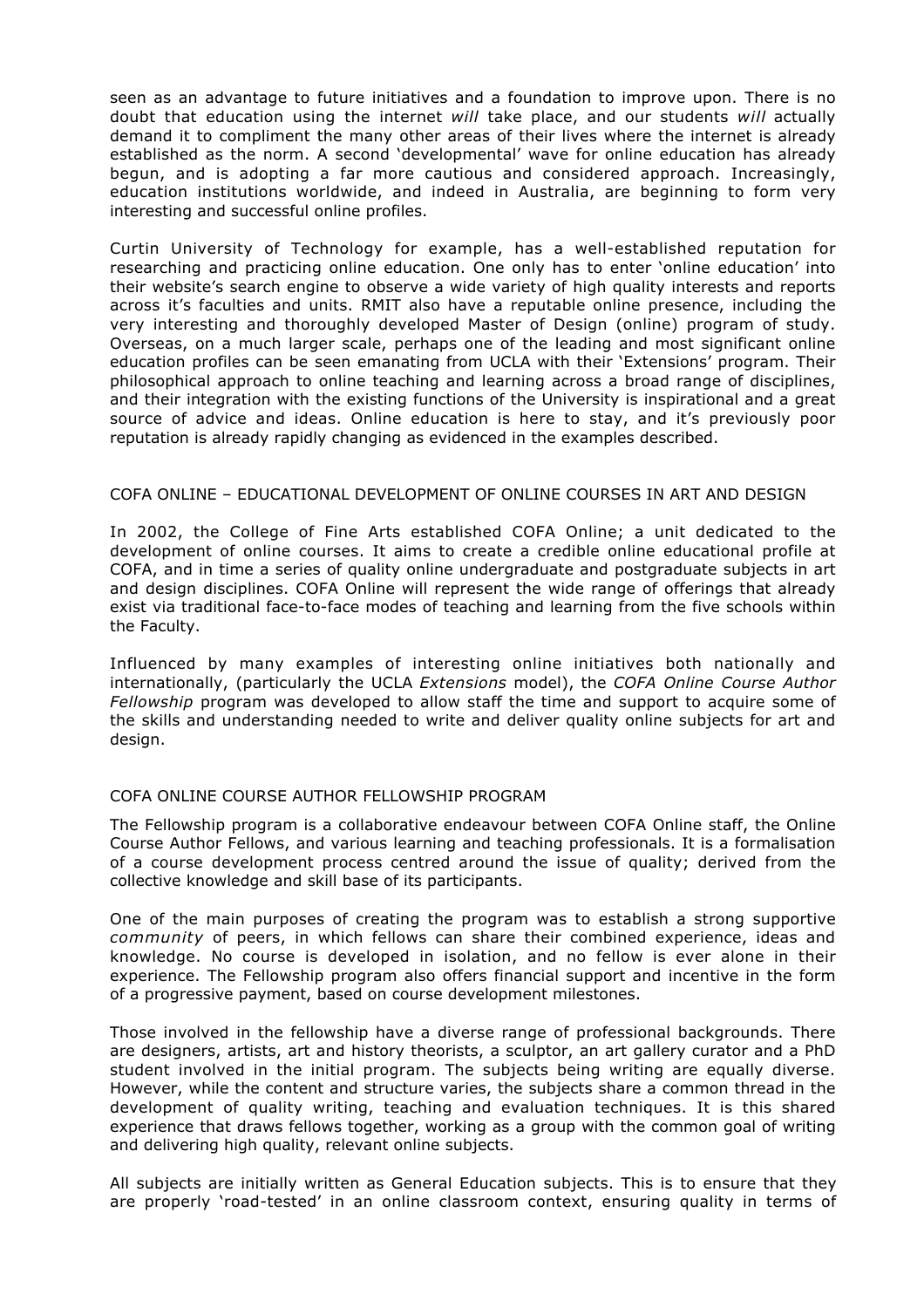content and delivery. Once a subject has been successfully delivered online for one semester as a General Education course, it can be upgraded to undergraduate Elective level. The final stage of an online course's development sees the author evolve the content for delivery at postgraduate (coursework) level.

The Fellowship program is cyclic, running every six months to coincide with the academic calendar. To achieve its goals, a series of workshops have been developed to facilitate the development of the online subjects in a group context. The fellows are supported and guided each month by six specifically designed workshops.

#### COFA ONLINE COURSE AUTHOR FELLOWSHIP WORKSHOPS

A fundamental component of the program is the Fellowship Workshops. Each workshop is a chance for Fellows to meet regularly with their peers, achieve incremental course development goals, receive ongoing professional feedback on their work, and to gain incentive to share ideas and experience within a supportive community environment.

The entire structure of the Online Fellowship Workshops has been planned and developed in conjunction with UNSW's Learning and Teaching Unit. It has been invaluable when structuring the workshops to be able to utilise the knowledge of experts in the field of learning and teaching practice. In addition, experienced Online Course Author Fellows from previous fellowship programs are invited to contribute to the Fellowship workshops to pass on their own experiences and to continue to improve the collective knowledge base in online course authoring via practical experience.

#### THE WORKSHOP SERIES

#### WORKSHOP 1 *Writing Course Outlines and Proposals*

The first workshop assists online course authors in writing successful course outlines and proposals in preparation for the mandatory Education and Standing Committee review and approval process. By ensuring this material is of a high standard, the resultant subject should be more relevant and engaging for the student. Fellows will hear a first hand account of how teaching methods must be adapted to the online environment from a guest speaker with over two years of online teaching experience. This advice proves valuable in promoting understanding, allowing the fellows to tailor their knowledge specifically for online delivery from the outset.

In preparation for the next workshop, the fellows are asked to write a draft of their subject outline with these factors in mind. During the intervening weeks, questions that fellows may have can be addressed by their peer community, via a web board specifically established to assist such communication.

#### WORKSHOP 2

#### *Applying the University's 'Guidelines on Learning that Inform Teaching'*

In 2004, UNSW launched their 'Guidelines on Learning that Inform Teaching'. The guidelines are based on worldwide research of student learning, as well as international best practice in university teaching. The Learning and Teaching Unit use the second workshop to discuss with fellows how best to apply the guidelines as an essential core set of principals in the construction of their proposed online subjects. The guidelines are utilised extensively throughout the workshops and the Fellowship program.

Drafts of the new subject outlines are presented and reviewed by all the fellows, COFA Online and the Learning and Teaching experts. This gives fellows a chance to refine their work taking into consideration the 'Guidelines on Learning that Inform Teaching' and the different viewpoints and professional advice received.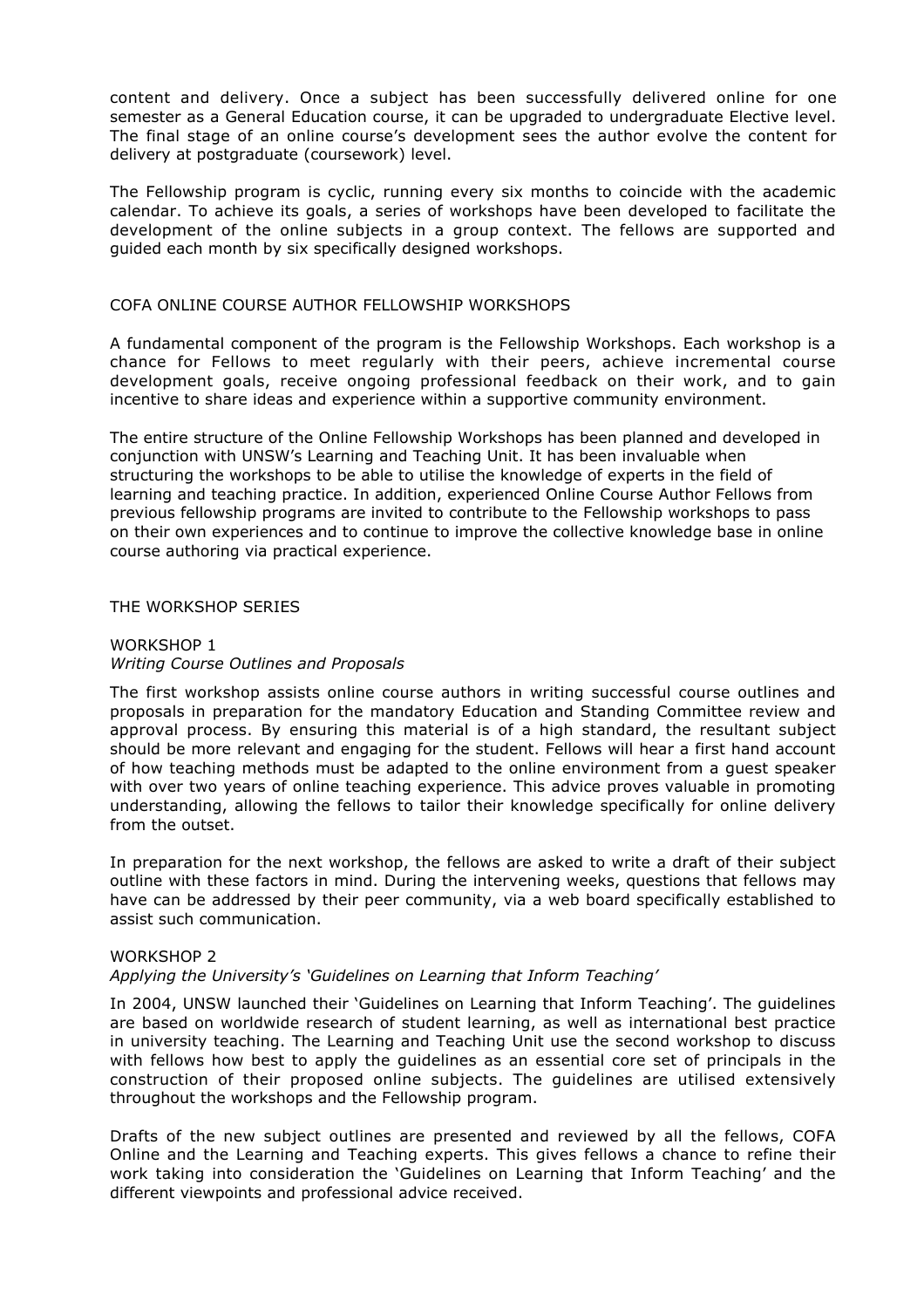#### WORKSHOP 3 *Embedding Information Literacy into Course Content and Assessment*

COFA and UNSW Libraries are involved in this workshop that focuses on the integration of Information Literacy (IL) principals into subject material and related assessment tasks. Information literacy is the process of *accessing* information resources both online and in a traditional context, *selecting* which of these resources to use, and *evaluating* the quality and relevance of these resources.

Course authors will learn to embed IL principals into their lectures and assessment tasks, passing this crucial knowledge onto their students through the structure and content of their online subjects. The initial lectures written by the course authors deal with issues of IL in the context of each proposed subject.

#### WORKSHOP 4

#### *Developing Writing Approaches for Online Delivery*

Language experts work with the fellows within this workshop to improve the quality of their writing for online delivery. One of the most pertinent observations through practical experience in teaching online, is that student misinterpretation of written language is a common occurrence. It is therefore imperative that the language used in online lectures, briefs, activities and assessment tasks must be as clear and concise as possible.

The level of preparation for quality online subjects needs to be more comprehensive than face-to-face classes, as writing is the only method of communication between the teacher and students. Proficient language skills are an essential component of delivering quality online subjects.

#### WORKSHOP 5 *Relating Assessment to Course Content and Activities*

Again, working closely with COFA Online, Learning and Teaching experts and experienced online teachers, the fellows receive guidance and assistance in designing relevant and educationally sound assessment procedures for their course.

Evaluation is a crucial component of any course. Learning how to evaluate the success of an online course is an important skill. This workshop will help fellows write appropriate assessment tasks for their students, and establish an unbiased evaluation procedure for their own course. As online education is a developing 'landscape', the fellows must learn to be flexible in continually adjusting their subjects to ensure successful evolution.

#### WORKSHOP 6

#### *Online Delivery Approaches and Systems*

Staff from the UNSW Educational Development & Technology Centre (EDTeC) and COFA's own Omnium research area, provide fellows with an introduction and information to platforms to successfully deliver their subjects in an online environment.

It is important to note that the technological issues have come at the end of the process and have not dictated the way the new online subjects have been developed. The technological aspect of online teaching is deliberately examined at the conclusion of the workshops to enforce our belief that the technology *is* in fact nothing more than a 'tool-set' to deliver the content of each subject online.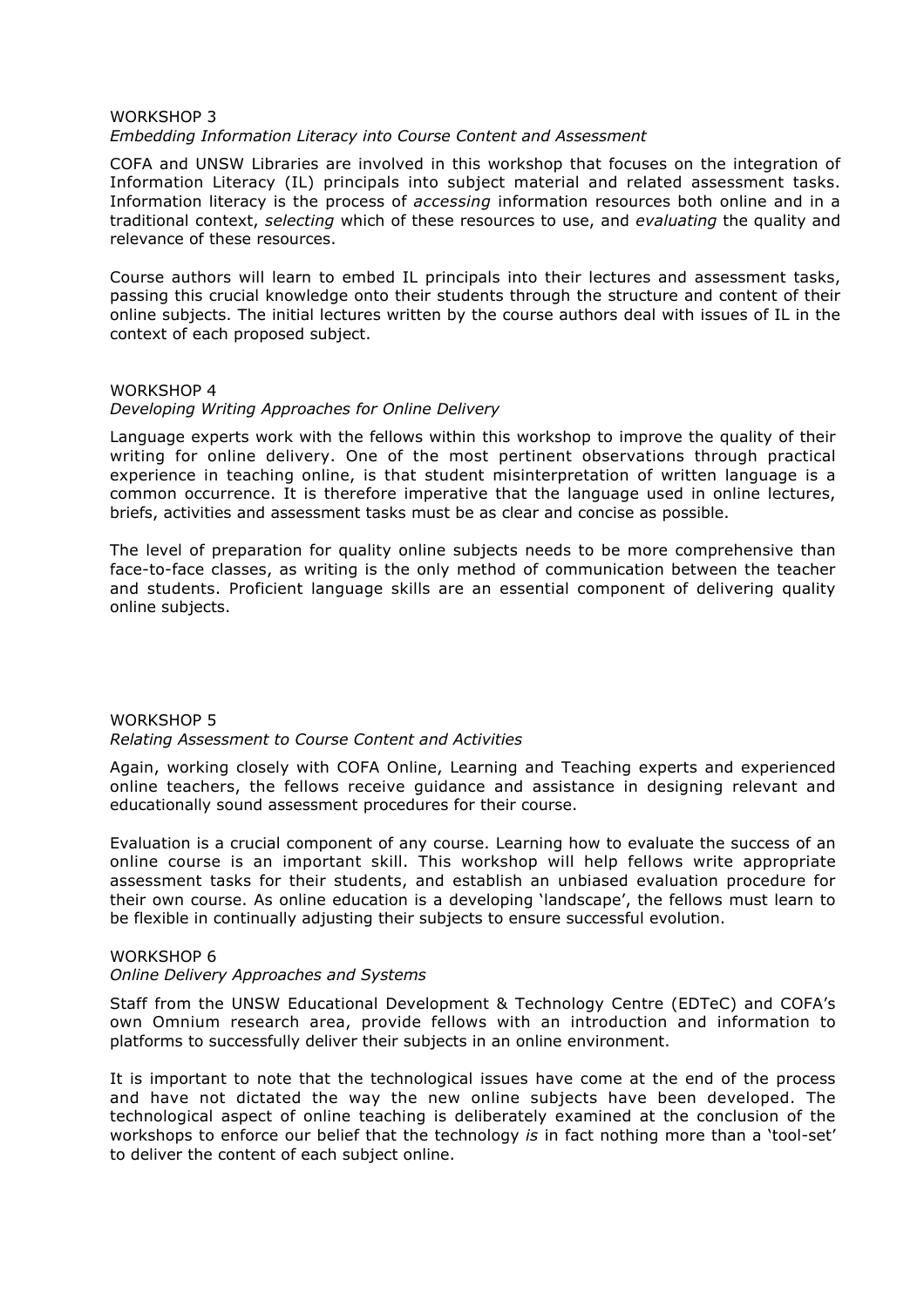#### POTENTIAL GAINS FOR DELIVERING SUBJECTS AND PROGRAMS ONLINE

With a need for online education clearly viable, what then can be achieved or even gained by delivering our subjects and programs online? With general access and use of the Internet still in relative infancy for the majority of us, it is no surprise to suggest that the potential for online education remains largely unrealised. Certainly, online pedagogical approaches have yet to be formalised and are relatively experimental still. However, the Internet does allow us huge potential through its inherent qualities and in turn should allow:

- increased connectivity and flexibility for students and staff
- easier and more frequent inter-cultural exchanges
- increased links to professional practice
- a context for increased collaborative initiatives
- stronger linkages for education institutions worldwide
- more contemporary and appropriate options for teaching and learning
- potential for increased and/or wider enrolments
- relief for institutional resources and facilities

In the context of online education for art and design disciplines, the Internet will also encourage new creative realms. This should bring with it an excitement toward a 'new wave' of online creativity, outcomes from which will perhaps co-exist with more traditional creative processes in student exhibitions and galleries for years to come.